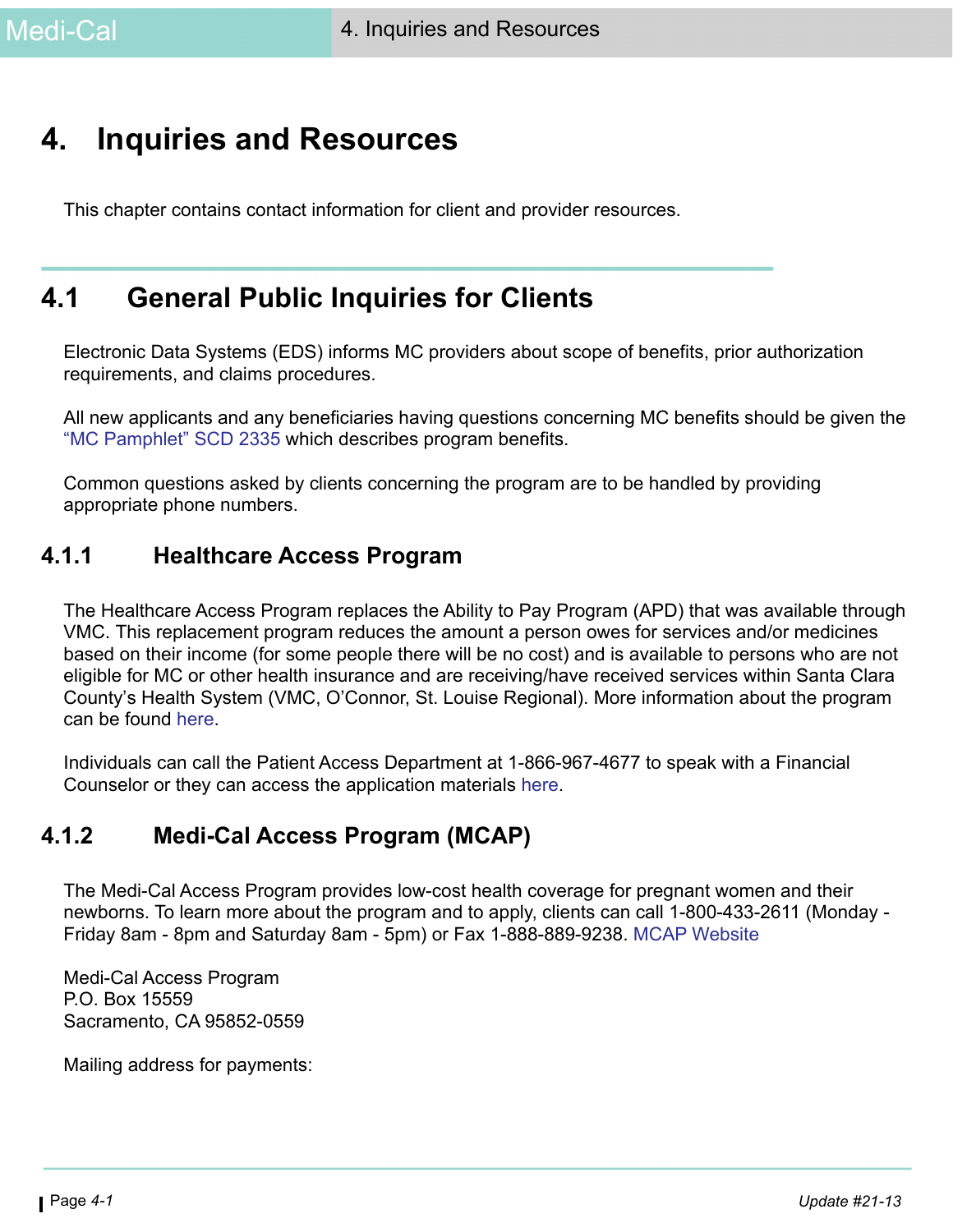Medi-Cal Access Program P.O. Box 15207 Sacramento, CA 95851-0207

# **4.1.3 Primary Care Access Program (PCAP)**

The Primary Care Access Program (PCAP) provides health coverage for low income adults. In order to qualify for PCAP individuals must meet the following criteria:

- Age 19 or older
- Resident of Santa Clara County
- Household income equal to or less than 200% FPL and
- Not eligible for:
	- Full scope Medi-Cal coverage
	- Covered CA subsidies
	- Employer health insurance

Clients who are interested in applying can contact PCAP at 1-888-363-3394 (option 1)

# **4.1.4 "Acquired Immune Deficiency Syndrome" (AIDS) Hotline**

Clients may call the following phone numbers for AIDS information, testing centers, counseling, etc.

California AIDS Hotline 995 Market St #200 San Francisco, CA 94103Update #19-2

Hotline: 1-800-367-2437 Main Line: 415-863-2437 TTY: 1-888-225-2437

Office of AIDS California Department of Health Care Services 1616 Capitol Ave., Suite 616 MS-7700 P.O. Box 997426 Sacramento, CA 95899-7426

Phone: 916-449-5900 (non-MC services for persons with AIDS)

[AIDS Medi-Cal Waiver Program](http://www.dhcs.ca.gov/services/ltc/Pages/AIDS.aspx)

[http://www.thelivingcentertreatment.com](http://www.thelivingcentertreatment.com/) (for local resources in Santa Clara County)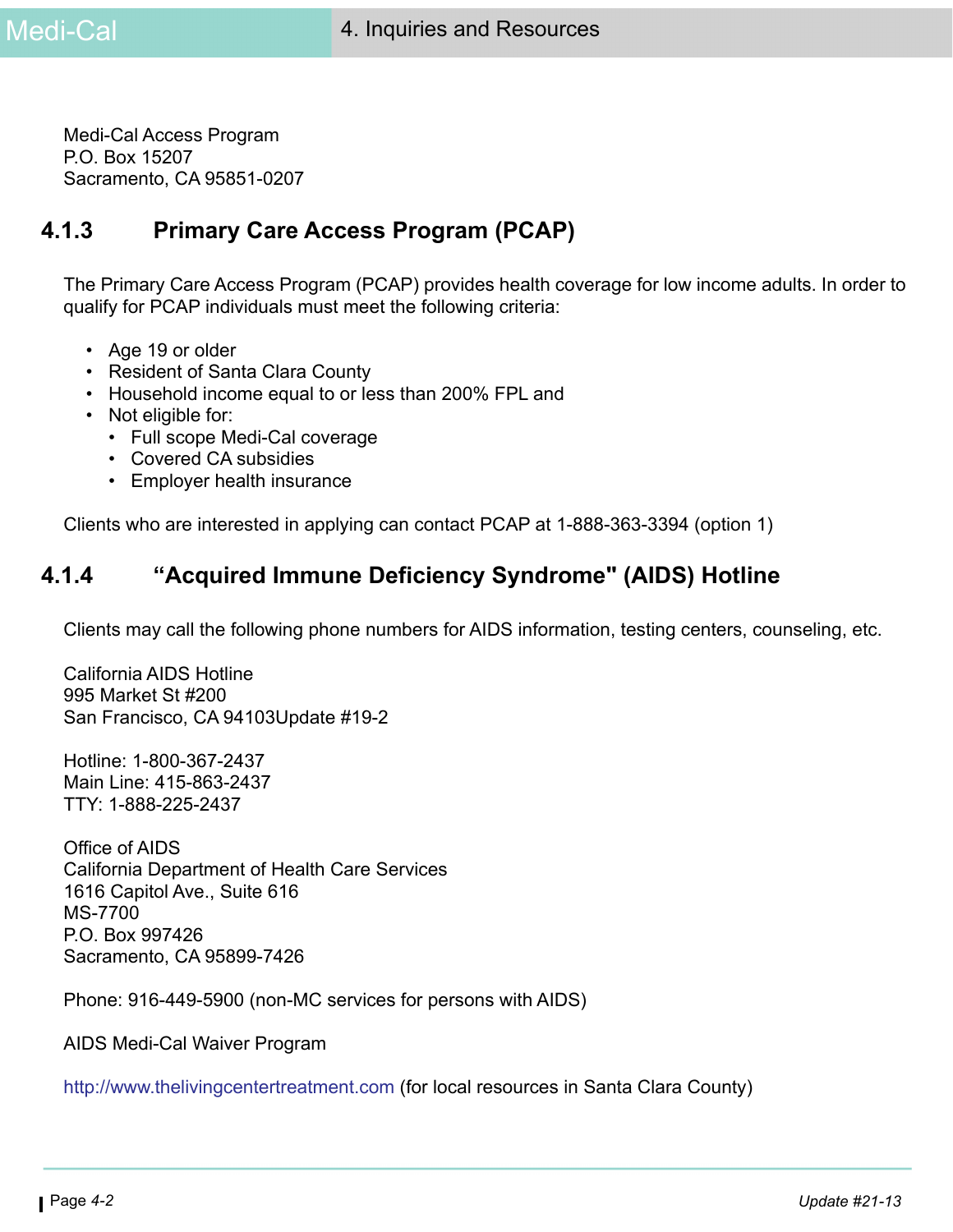# **4.1.5 Breast & Cervical Cancer Treatment Program (BCCTP)**

The treatment program serves low-income California residents who have been screened and found to be in need of treatment for breast and/or cervical cancer. For Information and how to enroll, contact:

Cancer Detection Program: Every Woman Counts (CDP:EWS)

Phone: 1-800-511-2300 [Every Woman Counts](http://www.dhcs.ca.gov/services/Cancer/ewc/Pages/default.aspx)

OR

Family Planning, Access, Care, and Treatment (Family PACT)

Phone: 916-541-5555 [Family PACT](http://www.familypact.org/Home/home-page)

## **4.1.6 Buy-In Problems for Medicare Parts A & B and Technical Problems for Medicare Part D**

California Department of Health Care Services Medicare Parts A & B Buy-In and Part D Technical Problems P.O. Box 997421 Sacramento, CA 95899-7421

Phone: 1-866-227-9863

[Complete the State Medicare Buy-in Problem Form](https://apps.dhcs.ca.gov/AutoForm2/Page/AutoForm2.aspx)

#### **4.1.7 Child Health & Disability Prevention Program (CHDP)**

To locate doctors and dentists who will accept MC for treatment of PERSONS UNDER 21:

CHDP: 1-800-689-6669 or 408-937-2250

[CHDP Website](http://www.dhcs.ca.gov/services/chdp/Pages/default.aspx)

Santa Clara County Health Dept. Information Line: 408-792-5050

# **4.1.8 Children's Health Initiative (CHI)**

[To obtain information about enrolling children in a health plan, call 1-888-CHI-5222 or 1-888-244-5222.](https://www.chikids.org/Pages/default.aspx)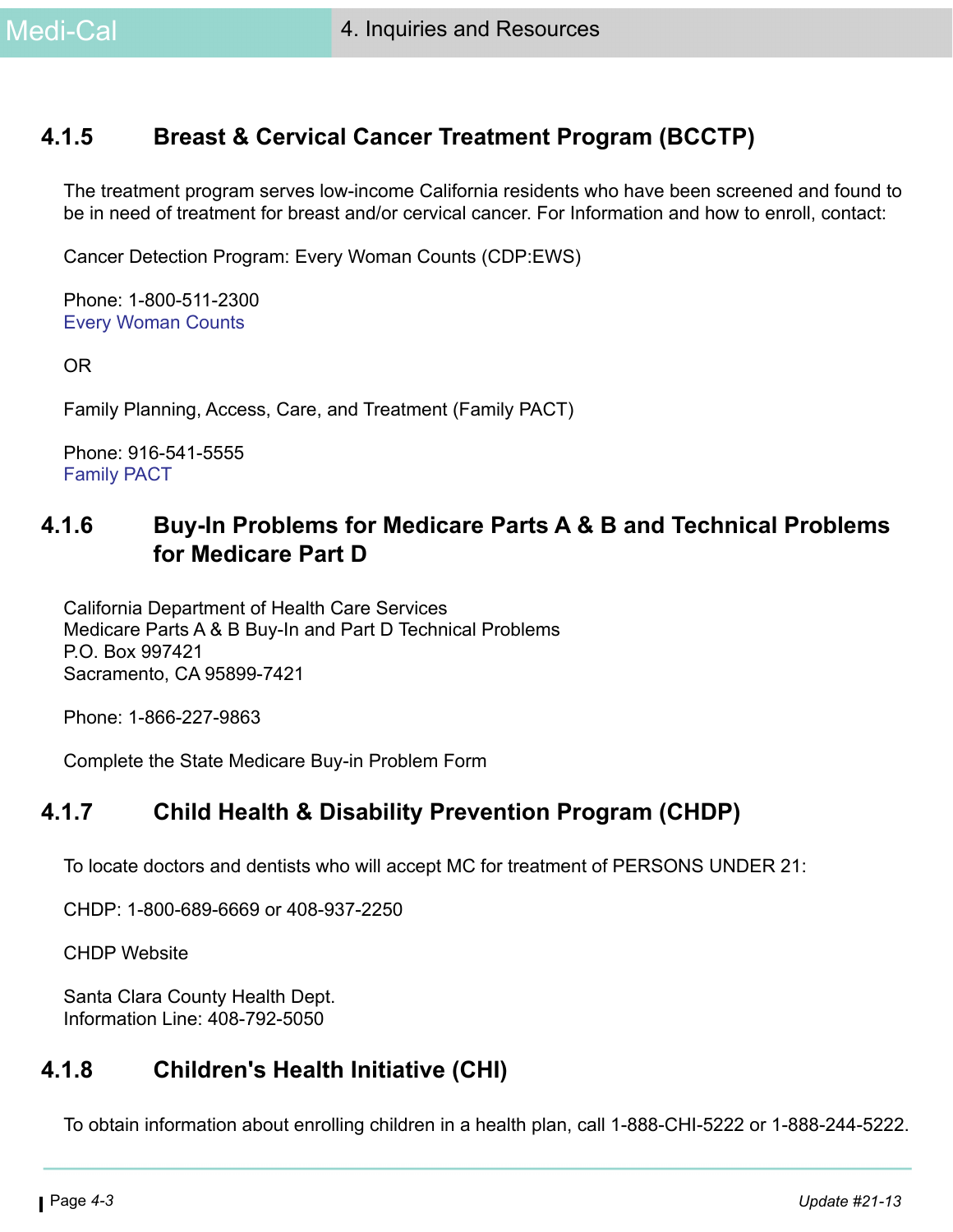#### **4.1.9 COBRA**

California Department of Health Care Services COBRA

Information Line: 1-866-444-3272 Main Line: 415-975-4600

## **4.1.10 Complaints Against Health Care Providers**

Medical Board of California Central Complaint Unit 2005 Evergreen Street Suite 1200 Sacramento, CA 95815

Phone: 1-800-633-2322 or 916-263-2382

#### **4.1.11 Consumer Information Center**

The Consumer Information Center phone number may be given to clients for information about doctor's licenses or any records of disciplinary action against them.

Phone: 916-263-2382

[Medical Board of California Licensee Profile Search](http://www.mbc.ca.gov/Breeze/License_Verification.aspx)

#### **4.1.12 Dental Services**

Children up to age 21 are eligible for these services. Adults are eligible for limited services.

Adult services include:

- Exams and x-rays
- Cleanings (Prophylaxis)
- Fluoride treatments
- Fillings
- Root canals in front teeth
- Prefabricated Crowns (stainless steel or tooth colored)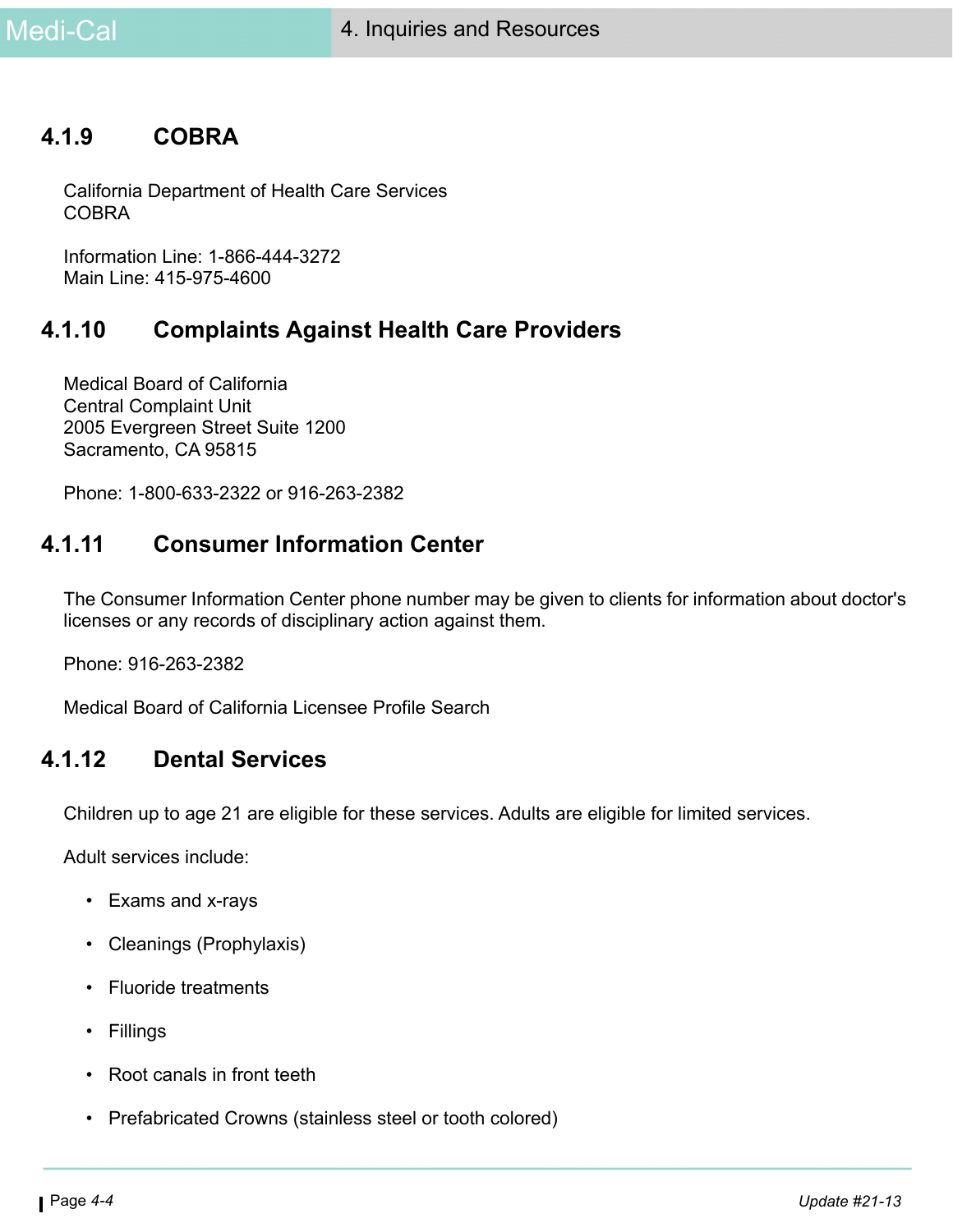- Full dentures
- Other medically necessary dental services

| $\sim$ |  |  |
|--------|--|--|
|        |  |  |

#### **Note:**

Most dental services require prior authorization. Once a dentist has submitted a request for authorization, a state contracted dental consultant must evaluate the patient to assess the need for treatment. In these cases, DHCS may contact the client to arrange a regional screening appointment.

Dental services may exceed the annual \$1,800 limit if shown to be medically necessary.

Clients who need to locate a dentist who will accept MC, or who need assistance with scheduling a "regional screening appointment", or who have billing questions, or who have complaints about the level or quality of dental services they receive may be referred to Denti-Cal's toll free number:

Denti-Cal California Medi-Cal Dental Program P.O.Box 15539 Sacramento, CA 95852-1539

Phone: 1-800-322-6384 (8:00-5:00 Monday-Friday; 8:00-12:00 Saturday)

#### [Denti-Cal website](www.denti-cal.ca.gov)

[Find a Dentist in California](https://www.insurekidsnow.gov/state/ca/find-a-dentist/index.html)

#### **4.1.13 Dental Treatment Options**

Low income persons who are ineligible for MC may receive reduced cost dental care. The Santa Clara County Dental Society has provided these treatment options:

| Saint James Health Center*                                                                                                                  | 408-918-2600 |  |
|---------------------------------------------------------------------------------------------------------------------------------------------|--------------|--|
| The Indian Health Center (Will treat anyone)                                                                                                | 408-445-3400 |  |
| CompreCare Health Center                                                                                                                    | 408-272-6300 |  |
| <b>Foothill Community Health Center</b>                                                                                                     | 408-254-1800 |  |
| <b>Gardner South County Dental</b>                                                                                                          | 408-848-9400 |  |
| Valley Health Center @ East Valley                                                                                                          | 408-817-1460 |  |
| Valley Health Center @ Tully                                                                                                                | 408-808-6102 |  |
| <b>NOTE:</b> The client will need to explore the financial requirements at each facility.<br>*San Jose residents only unless client has MC. |              |  |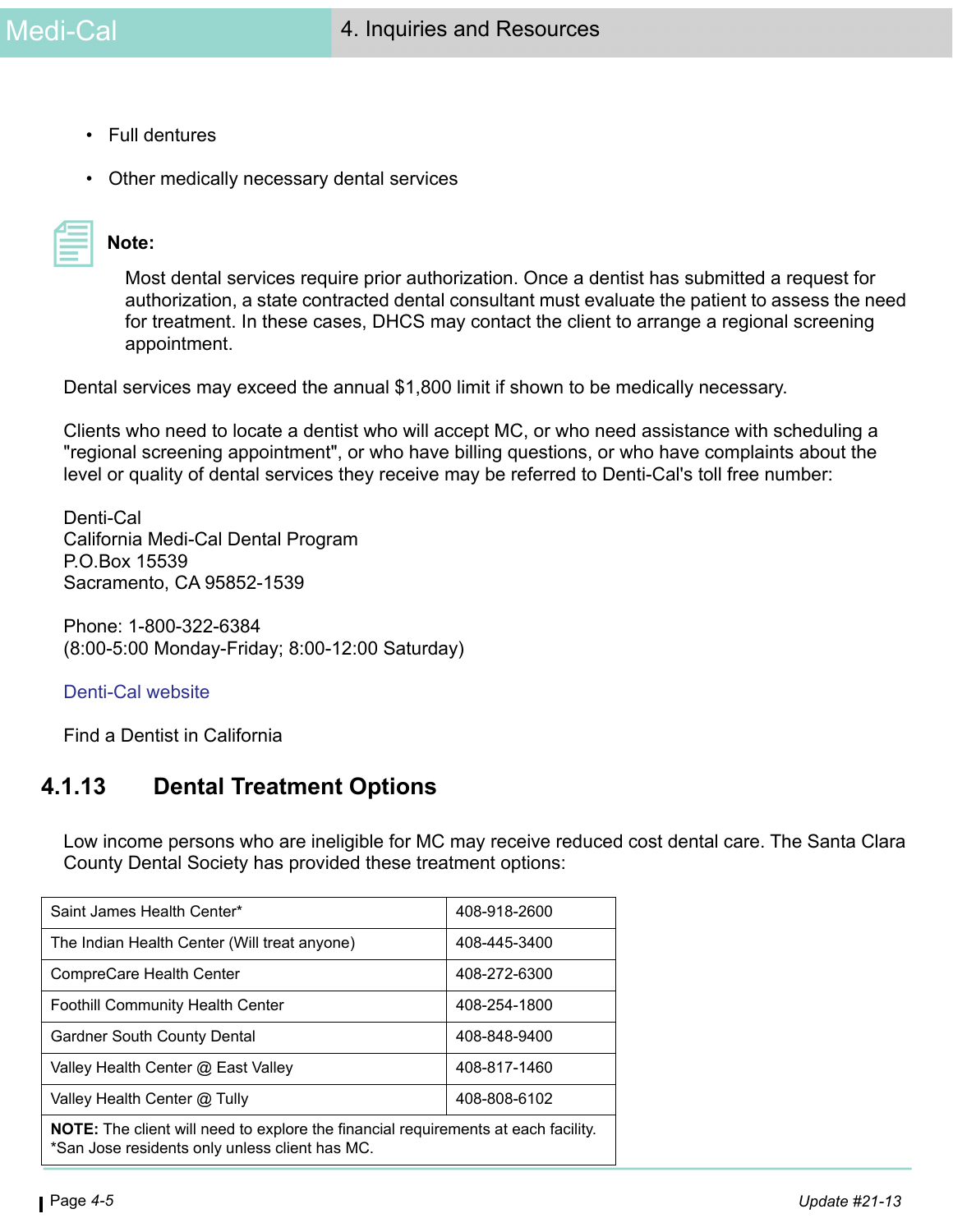### **4.1.14 Doctor Services**

To find a doctor, clients may call:

- Santa Clara County Medical Association Phone: 408-998-8850
- Santa Clara Family Health Plan Customer Services Phone: 1-800-260-2055
- Anthem Blue Cross of California Member Services Phone: 1-800-407-4627
- Valley Connection (Santa Clara County Health and Hospital System) Phone: 1-888-334-1000
- The Child Health and Disability Prevention (CHDP) Unit for children under 21 or anyone who needs a doctor for pregnancy Phone: 1-800-689-6669 or 408-937-2250
- The Department of Health Care Services (DHCS) Provider Enrollment Division can be contacted for assistance in locating a doctor or to assist clients with MC billing problems. Phone: 916-323-1945

# **4.1.15 Electronic Data Systems (EDS) Help Desk**

For MC inquiries and billing issues, clients can call 916-636-1980.

### **4.1.16 Every Woman Counts (EWC) Program**

The Every Woman Counts (EWC) Program offers free breast and cervical cancer screening services for uninsured women. EWC assists eligible women with enrollment into the Breast and Cervical Cancer Treatment Program (BCCTP).

For referral information women can call the Automated Referral Line **(800) 511-2300** or use the [Online](http://www.dhcs.ca.gov/services/cancer/EWC/Pages/ewc-clinic-locator.aspx)  [Provider Locator](http://www.dhcs.ca.gov/services/cancer/EWC/Pages/ewc-clinic-locator.aspx).

#### **4.1.17 Family Planning, Access, Care and Treatment Program**

The Office of Family Planning (OFP) administers the Family Planning, Access, Care, and Treatment (Family PACT) program. Services include comprehensive education, assistance, and services relating to family planning.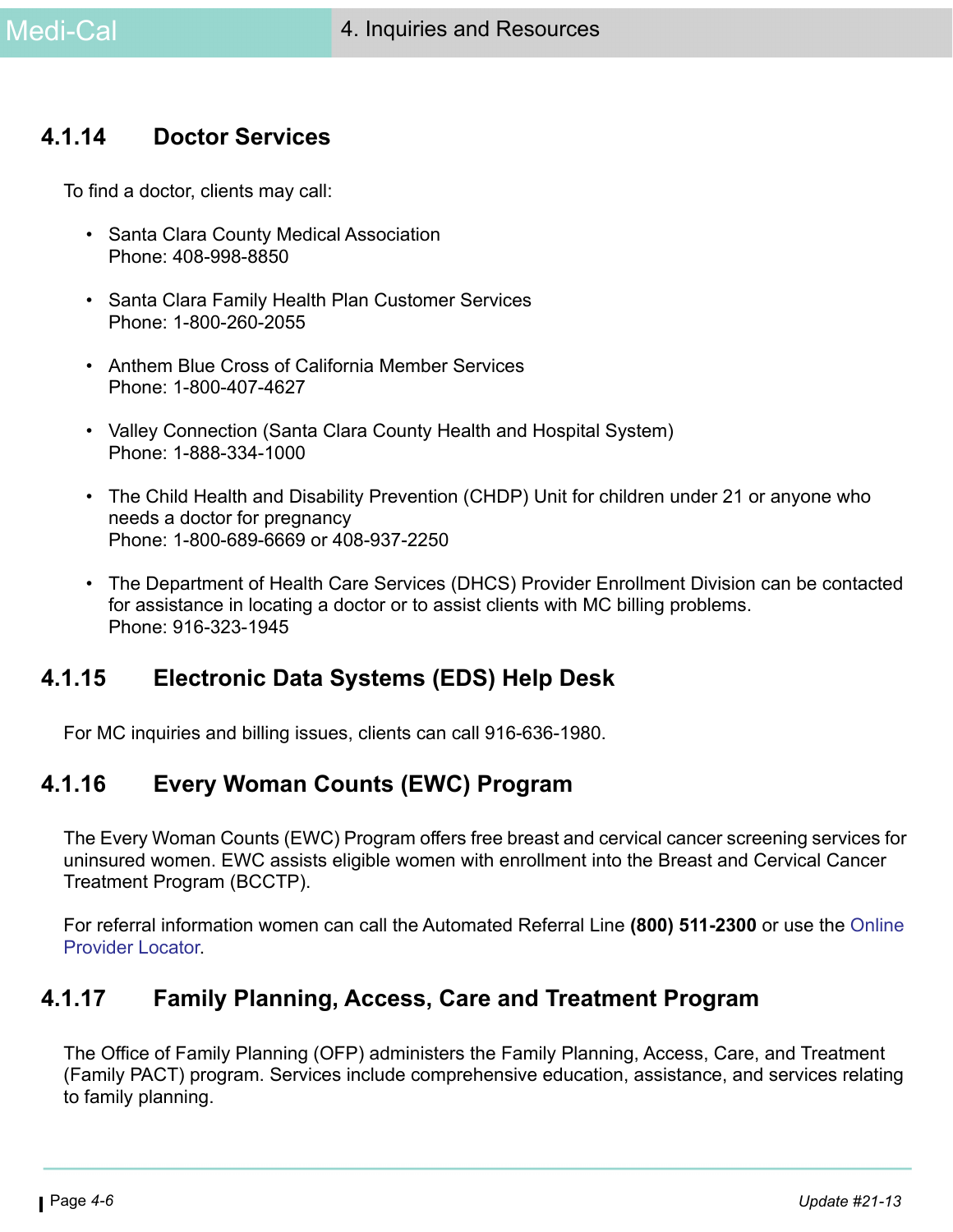Family PACT Issues/Questions Phone: (916) 650-0414 Email: fampact@dhcs.ca.gov [Family PACT Website](http://www.familypact.org/Home/home-page)

Family PACT Client Information and Referral Phone: (800) 942-1054

Family PACT Client Education Materials Orders Phone: (916) 552-9866

Family PACT Provider Support Phone: (800) 541-5555

## **4.1.18 Health Access Program Card (HAP)**

The HAP card is a plastic identification card used in some health care programs which are directly administered by the state. The HAP card is similar to the BIC but is teal-colored with black print, and has less information printed on the face of the card.

Currently, the state administered Family Planning, Access, Care and Treatment Program (Family PACT) is issued on the HAP card.

# **4.1.19 Health Care Options (HCO)**

For more information or to enroll or disenroll in a MC Managed Care Health Plan, clients may contact:

California Department of Health Care Services Health Care Options P.O. Box 989009 W. Sacramento, CA 95798-9850

Phone: 1-800-430-4263 TTY: 1-800-430-7077

To file a "plan specific" complaint, refer beneficiaries to the specific health plan:

- Santa Clara Family Health Plan Customer Services Phone: 1-800-260-2055
- Anthem Blue Cross of California Member Services Phone: 1-800-407-4627

If beneficiaries are not satisfied and cannot resolve their complaint, refer them to the State Office of the Ombudsman at: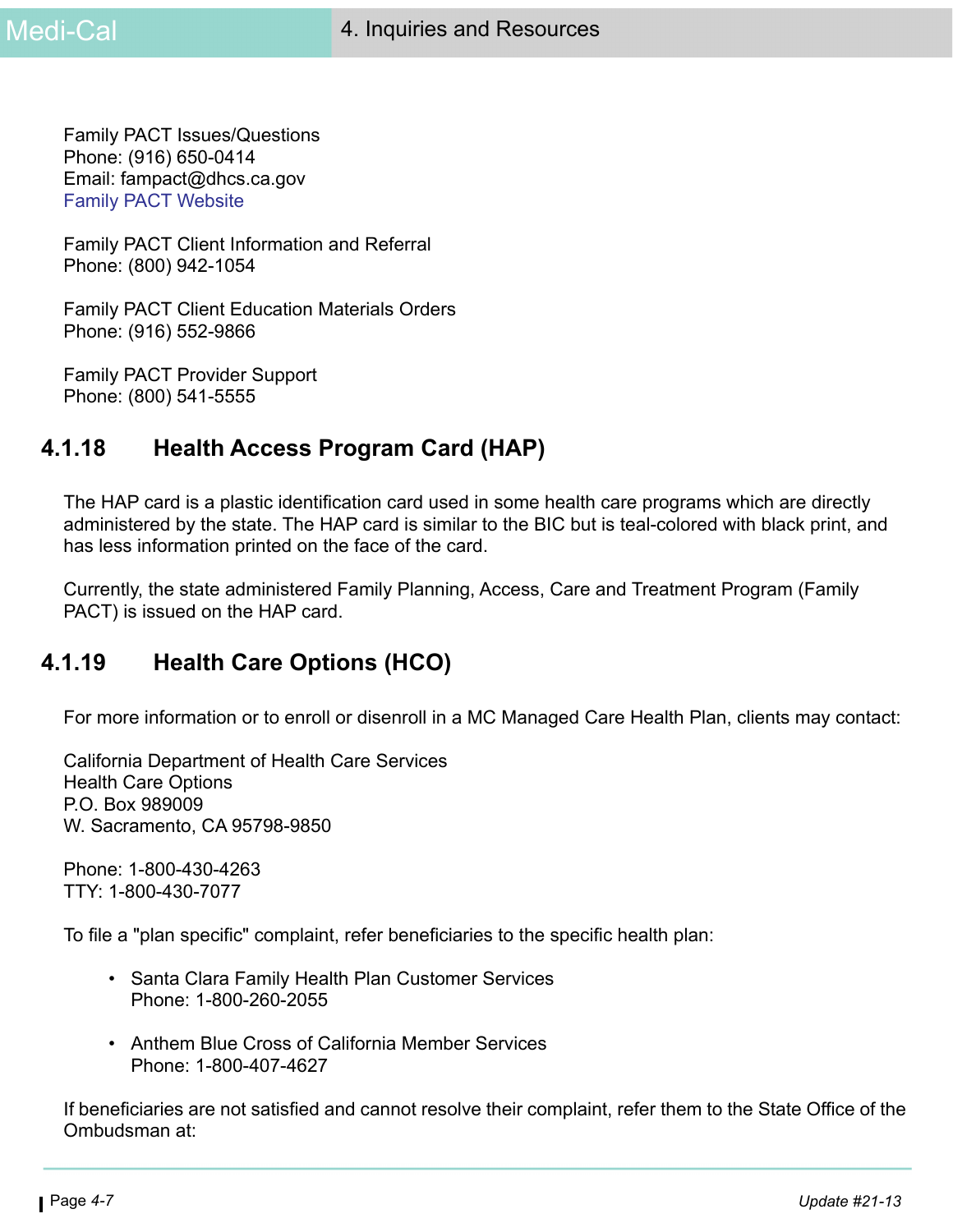California Department of Health Care Services State Office of the Ombudsman MS-4412 P.O. Box 997413 Sacramento, CA 95899-7413

Phone: 1-888-452-8609

## **4.1.20 Health Insurance Billing and Coding**

To inquire about health insurance billing or to request the removal/correction of an erroneous other health coverage (OHC) code, the EW must send a SECURED e-mail or a fax to the Third Party Liability and Recovery Division, Other Health Coverage Unit. Proof of OHC termination is not required. Allow AT LEAST 96 hours for the request to be processed.

Phone: 1-800-541-5555

## **4.1.21 Health Insurance Premium Payment (HIPP) Program**

California Department of Health Care Services Third Party Liability and Recovery Division HIPP Program-MS4719 P.O. Box 997421 Sacramento, CA 95899-7421

Phone: 1-866-298-8443 Email: hipp@dhcs.ca.gov

#### **4.1.22 Ombudsman**

#### **Cal MediConnect Ombudsman**

Clients enrolled in Cal MediConnect who need:

- Help with their services or plan,
- Assistance with resolving enrollee problems/complaints,
- Assistance with filing appeals,

can reach the Cal MediConnect Ombudsman services by calling: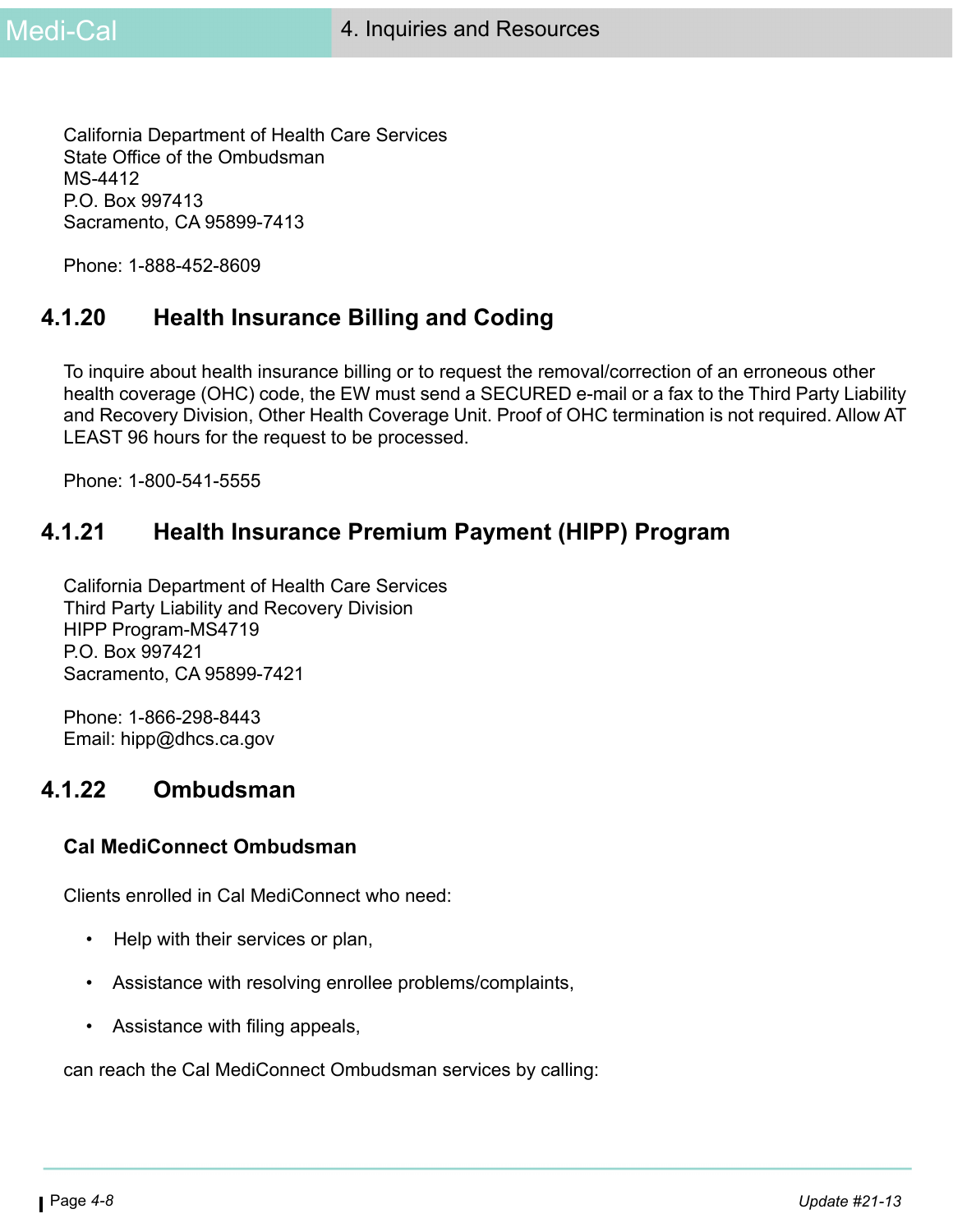Phone: 1-855-501-3077 TTY: 1-855-847-7914 Monday - Friday, 9am - 5pm

#### **LTC Ombudsman Program**

The long-term care Ombudsman works to resolve any problem or complaint involving a resident of a nursing home or board and care facility (Long Term Care Patients).

Phone: 408-944-0567

#### **Managed Care Ombudsman**

The State Office of the Ombudsman works to resolve any problems involving managed care and MC.

County staff can now use an online form fill-in option for urgent MC Managed Care Ombudsman requests. The online form should be used when requesting expedited:

- Plan Changes,
- Plan Enrollments,
- Plan Disenrollments, and/or
- Removal of Holds (code 59).

Online fill-in form can be found on the [Department of Health Care Services](http://www.dhcs.ca.gov/services/medi-cal/Pages/MMCDOfficeoftheOmbudsman.aspx) web site.

Before submitting the form, the EW must ensure that ALL requirements below are met.

- The MC Eligibility Data System (MEDS) must reflect all current information (i.e., residential address and county code), and
- MEDS must show active coverage for the client, and
- County staff must verify with client that MC services have not been used for the current month (i.e. filled a prescription, visited a doctor, received emergency room services, received an e-ray, etc.).

Completion of this form does not guarantee that the request will be approved. If the MC client does not meet the required criteria or the form is not sent from a valid county e-mail address, the request will not be processed.

All standard changes need to be processed through Health Care Options at 1-800-430-4263.

For additional information call 1-888-452-8609 or e-mail MMCDOmbudsmanOffice@dhcs.ca.gov.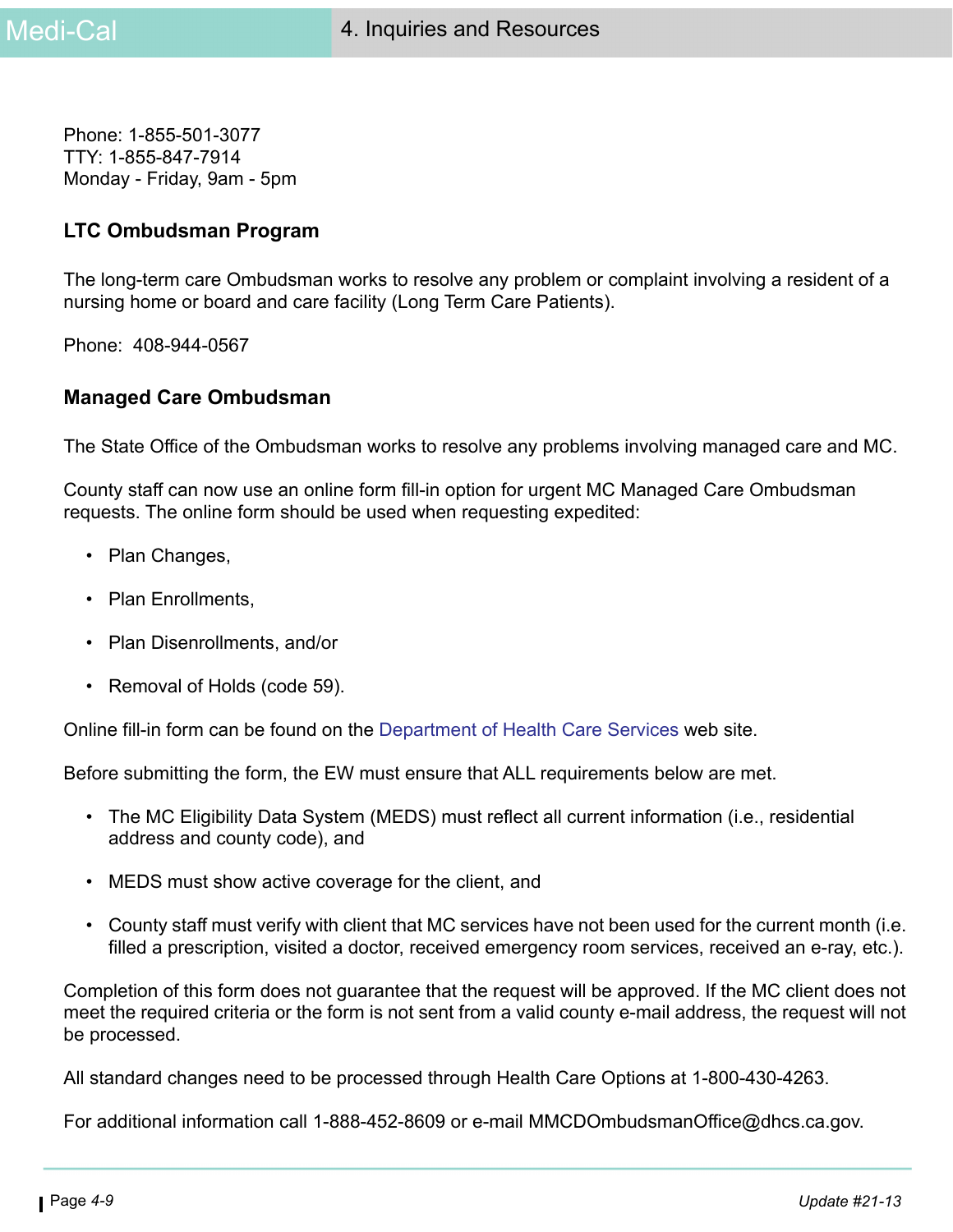California Department of Health Care Services State Office of the Ombudsman P.O. Box 997413 MS-4412 Sacramento, CA 95899-7413

#### **Santa Clara County Social Services Agency Ombudsman**

The Ombudsman works to resolve any problem or complaint involving services provided by Social Services Agency in Santa Clara County.

Phone: 408-755-7187

# **4.1.23 Medical Board of California Central Complaint Unit**

Medical Board of California Central Complaint Unit 2005 Evergreen St. Suite 1200 Sacramento, CA 95815

Phone: 1-800-633-2322 or 916-263-2382

#### **4.1.24 MC Cards with Utilization Restrictions**

Have the client call DHCS, Audits and Investigations at 916-322-1071.

#### **4.1.25 MC Fraud and Patient Abuse**

To report client and provider fraud and patient abuse, contact one of the following:

MC Fraud Statewide Hotline: 1-800-822-6222

Department of Health Care Services Investigation Unit - North P.O. Box 997413 - MS 2000 Sacramento, CA 95899

Main Line: 916-440-7550

State Attorney General's Office Bureau of MC Fraud and Patient Abuse

Complaint Hotline: 1-800-722-0432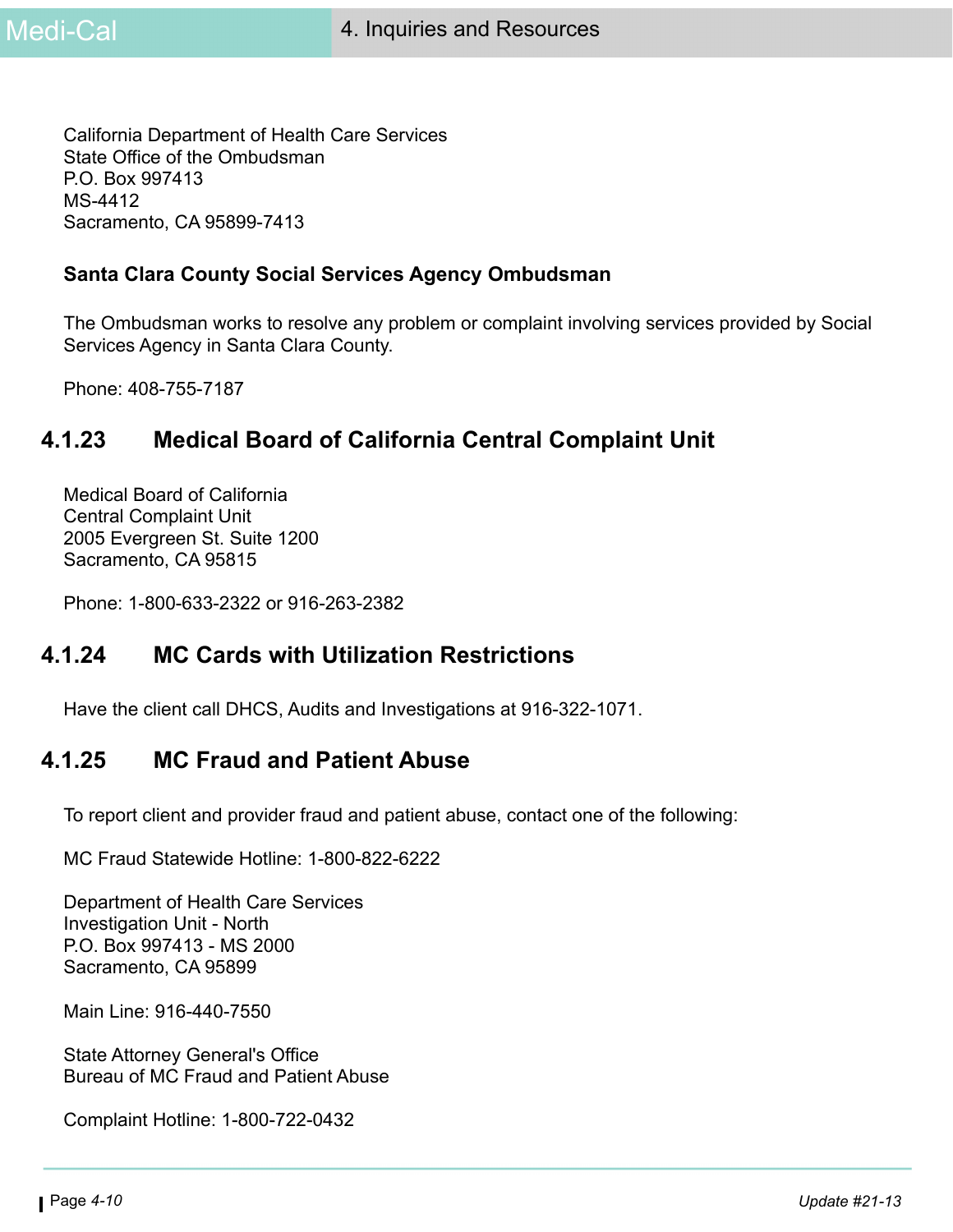**Note:** 

The Department of Justice in San Francisco investigates the criminal aspects of provider fraud. Phone: 415-436-6660

# **4.1.26 MC General Information for All Aid Programs**

For information regarding services provided under the MC program, refer beneficiaries to:

Electronic Data System (EDS) Client and HIPPA Help Desk

Phone: 916-636-1980 TTY (for hearing impaired): 1-800-952-8349

# **4.1.27 MC Managed Care Plans**

To receive information about MC providers, enrollment and disenrollment, or to receive an enrollment packet or a provider directory, clients may call:

Santa Clara Family Health Plan (SCFHP) 210 E. Hacienda Ave. Campbell, CA 95008

Phone: 1-408-376-2000 For eligibility verification and authorization, call 408-260-4400. [www.scfhp.com](https://www.scfhp.com/)

SCFHP Application Assistance Center Children's Dental Center - Tropicana Shopping Center 1153 S. King Road San Jose, CA 95122

Phone: 1-408-240-0250

Anthem Blue Cross of California Member Services Phone: 1-800-407-4627 [www.anthem.com/ca](https://www.anthem.com/ca/health-insurance/home/overview)

For Enrollment or Disenrollment Problems, clients may also call:

• Health Care Options (HCO) Phone: 1-800-430-4263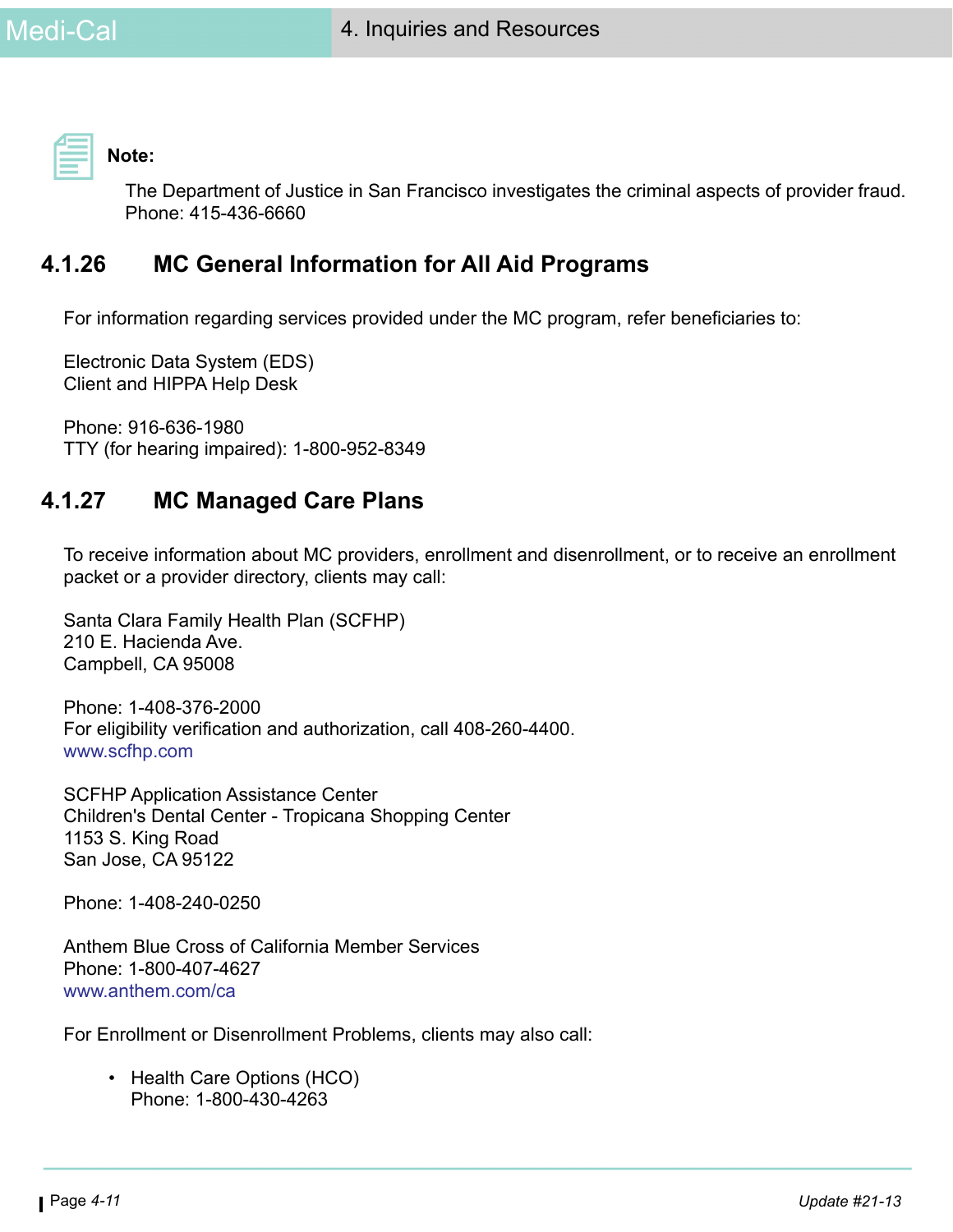• State of California Department of Health Services Med-Cal Managed Care Division Phone: 916-657-0025

To report a plan-specific managed care complaint: The client should call his/her specific health plan. If the client is not satisfied with their solution, call the State Office of the Ombudsman at: (888) 452-8609

#### **4.1.28 Medicare**

For general/enrollment information, Medicare Prescription Drug Plan (Part D), Medigap and Medicare Supplemental Insurance, replacement of Medicare card, find a doctor, or ask for publication, clients may call:

Center for Medicare & Medicaid Services (CMS) 1-800-MEDICARE (1-800-633-4227) [www.medicare.gov](https://www.medicare.gov/)

#### **4.1.29 Medicare Part D**

To apply for Low Income Subsidy (LIS) Program (also known as Extra Help), refer clients to their local Social Security Administration (SSA) office or clients can call 1-800-772-1213.

[www.socialsecurity.gov](https://www.ssa.gov/)

For assistance in selecting a Prescription Drug Plan (PDP), clients may call the Health Insurance Counseling & Advocacy Program (HICAP) at 1-800-434-0222.

To inquire about what specific drugs a plan covers or co-payments, contact the appropriate PDP:

| AARP Medicare Rx           | 1-877-699-5710 |
|----------------------------|----------------|
| Aetna Rx Saver             | 1-877-238-6211 |
| Anthem Blue Cross Rx       | 1-800-928-6201 |
| <b>Envision Rx Plus</b>    | 1-866-250-2005 |
| First Health Part D        | 1-866-865-0662 |
| <b>Health Net Orange</b>   | 1-800-522-0088 |
| Humana                     | 1-800-457-4708 |
| <b>SilverScript Choice</b> | 1-866-235-5660 |
| Symphonix Value Rx         | 1-855-355-2280 |
| Unicare                    | 1-800-633-4368 |
| United Health Rx           | 1-877-844-4999 |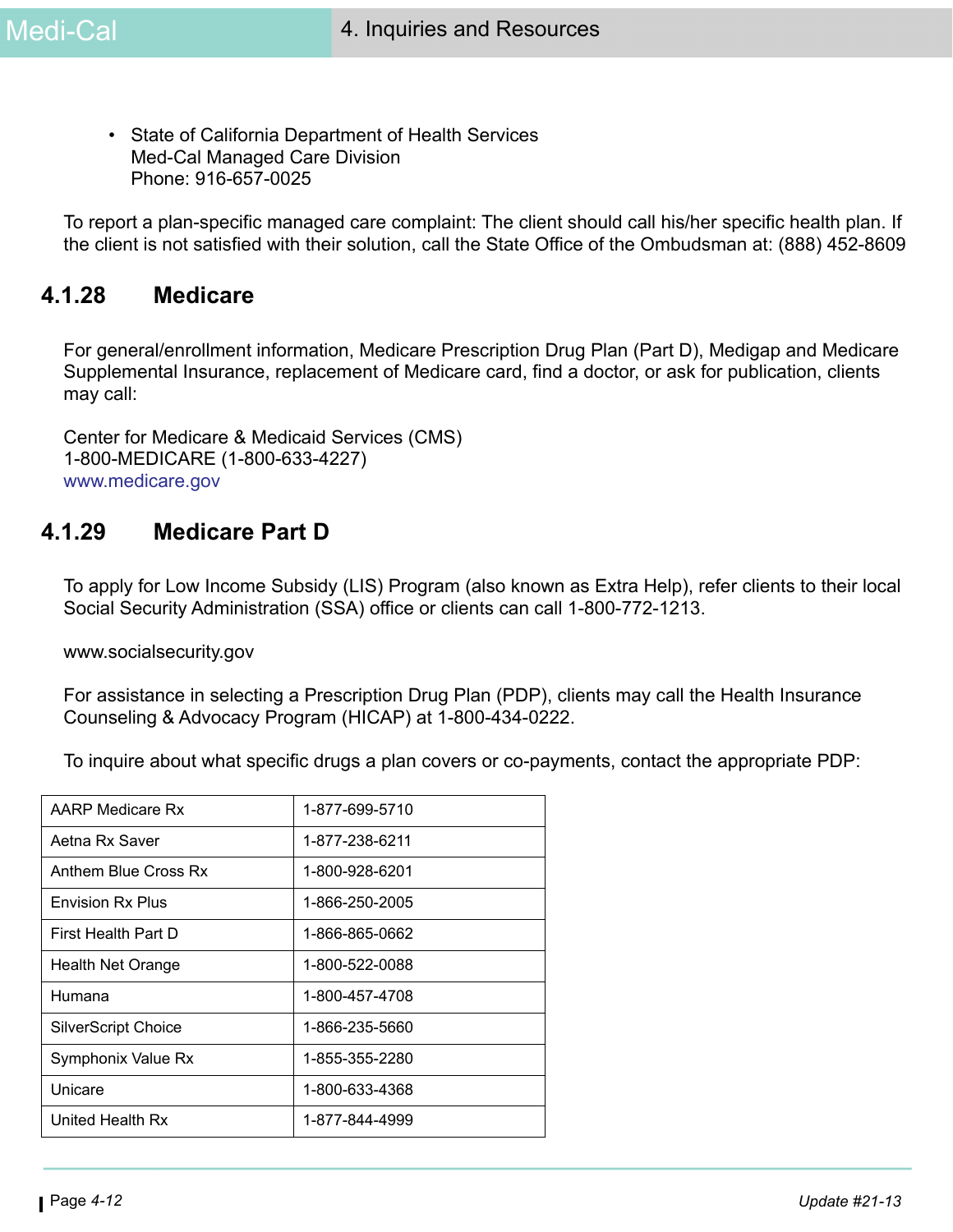| Well Care | $1-888-550-5252$ |
|-----------|------------------|
|-----------|------------------|

For more information on available PDPs, visit [Q1Medicare.com.](https://q1medicare.com/PartD-SearchPDPMedicare-2016PlanFinder.php?state=CAhttps://q1medicare.com/PartD-SearchPDPMedicare-2016PlanFinder.php?state=CA)

#### **4.1.30 Probate/Estate Recovery**

For questions concerning Probate and Estate Recoveries:

Department of Health Care Services Estate Recovery Unit MS4720 P.O. Box 997425 Sacramento, CA 95899-7425

Phone: 916-650-0490

# **Note:**

The Department of Health Care Services is required to grant hardship waivers under limited circumstances, when repayment of MC claims would result in substantial hardship to heirs. Questions or inquiries about "hardship waivers" should be directed to this number. The claims letter issued by DHCS includes a statement about hardship waivers and how heirs can apply.

#### **4.1.31 Railroad Retirement Information**

U.S.R.R. Board 1301 Clay Street, Suite 110S Oakland, CA 94612-5215

Phone: 1-877-772-5772

# **4.1.32 Safely Surrendered Baby Hotline**

For information on how to safely surrender a newborn under the Safely

Surrendered Baby Law:

Phone: (877)-BABY-SAFE (877-222-9723)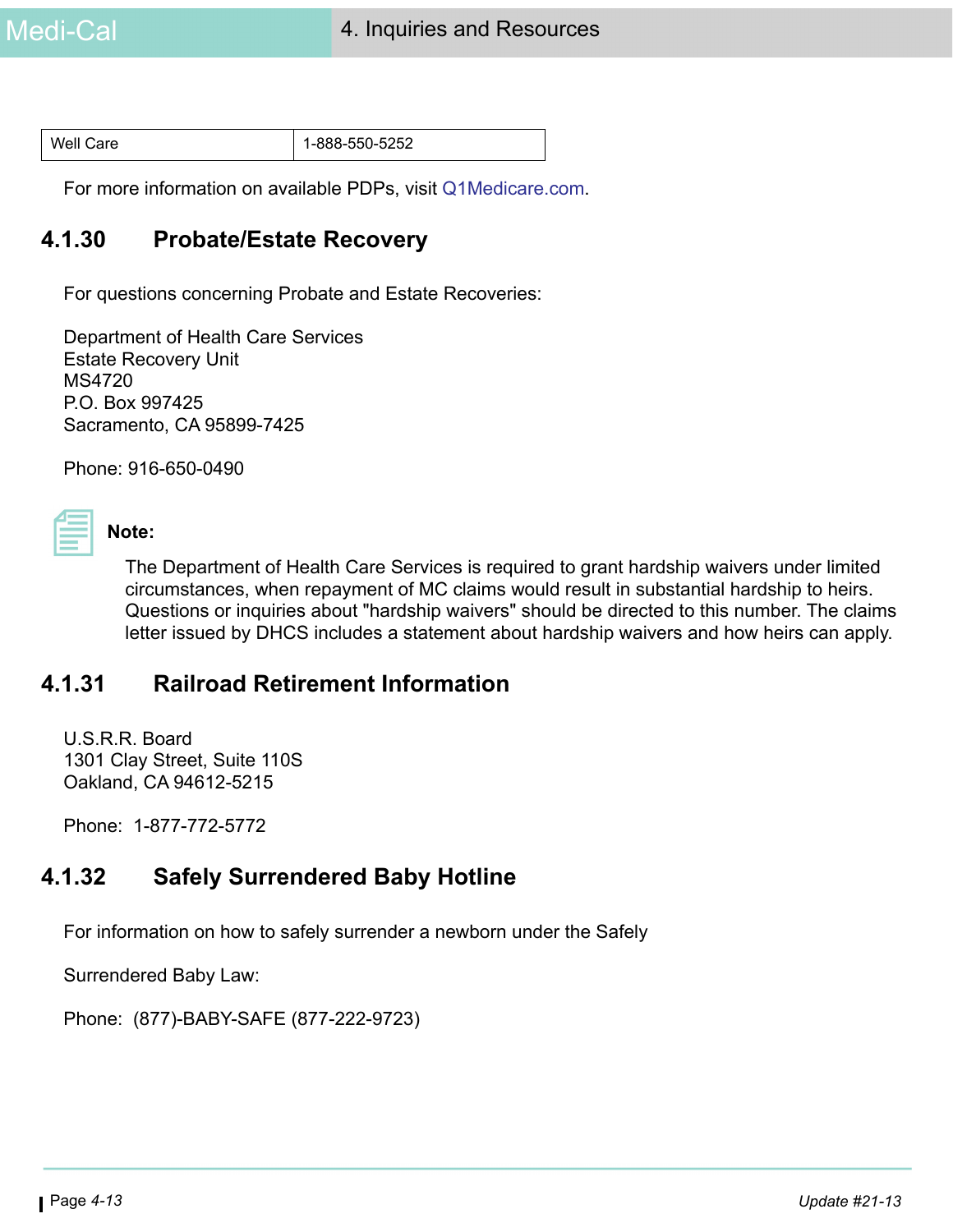## **4.1.33 San Andreas Regional Center**

6203 San Ignacio Avenue Suite 200 San Jose, CA 95119

Phone: (408) 374 - 9960 Fax: (408) 281-6960

## **4.1.34 Santa Clara County Mental Health Plan (MHP)**

The managed care mental health plan for Santa Clara County is the "Access" program.

Santa Clara County Mental Health Department 645 S. Bascom Avenue San Jose, CA 95128

Phone: 1-800-704-0900

#### **4.1.35 Senior Outreach**

Senior Outreach and Escort Program

Phone: 408-436-2865

Appropriate referrals include: disabled persons age 60+ or aged persons 62+ who are in need of transportation, help in dealing with SSA, emergency housing or PG&E assistance, food/nutrition program, counseling, etc.

#### **4.1.36 State Hearings and Appeals**

Recipients may request a State Hearing regarding scope or duration of MC benefits by contacting:

California Department of Social Services (CDSS) State Hearings Division

Phone: 1-800-952-5253 TTY: 1-800-952-8349

OR

submitting a request in writing to:

Appeals Section Santa Clara County Social Services Agency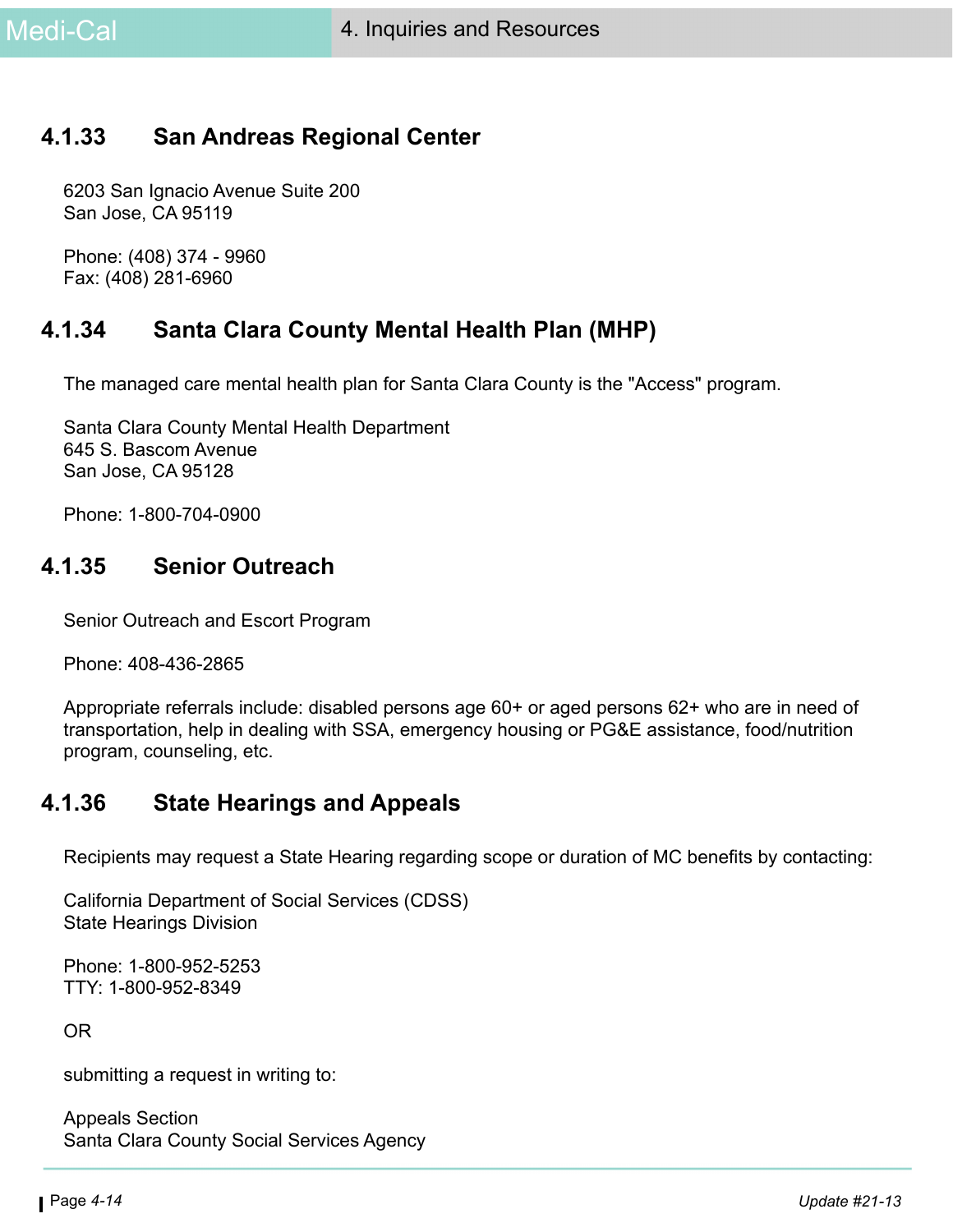333 W. Julian Street San Jose, CA 95110

Phone: (408) 817-6050

# **4.1.37 Disability Determination Service Division (DDSD)**

Los Angeles State Programs Branch DDSD-LA State Programs P.O. Box 992 El Segundo, CA 90245-0992

General Information: (310) 615 - 2800 (Master Files) General Fax: (855) 837 - 3238

Fax number to request a copy of the MC 221R after diligent search: (855) 837 - 3236

Fax numbers for Presumptive Disability (PD) requests: General Requests: (310) 615 - 2713 Urgent Requests: (855) 837 - 3239

# **4.1.38 Supplemental Security Income (SSI) and Social Security Administration (SSA)**

General Information: 1-800-772-1213 TTY: 1-800-325-0778 7:00 AM to 7:00 PM [www.socialsecurity.gov](https://www.ssa.gov/)

Refer clients to the following local SSA offices to apply:

Campbell Office 770 W. Hamilton Avenue Campbell, CA 95008

Phone: 408-348-5832

Mountain View Office 700 E. El Camino Real, Suite 350 Mountain View, CA 94040

Phone: 1-877-319-0161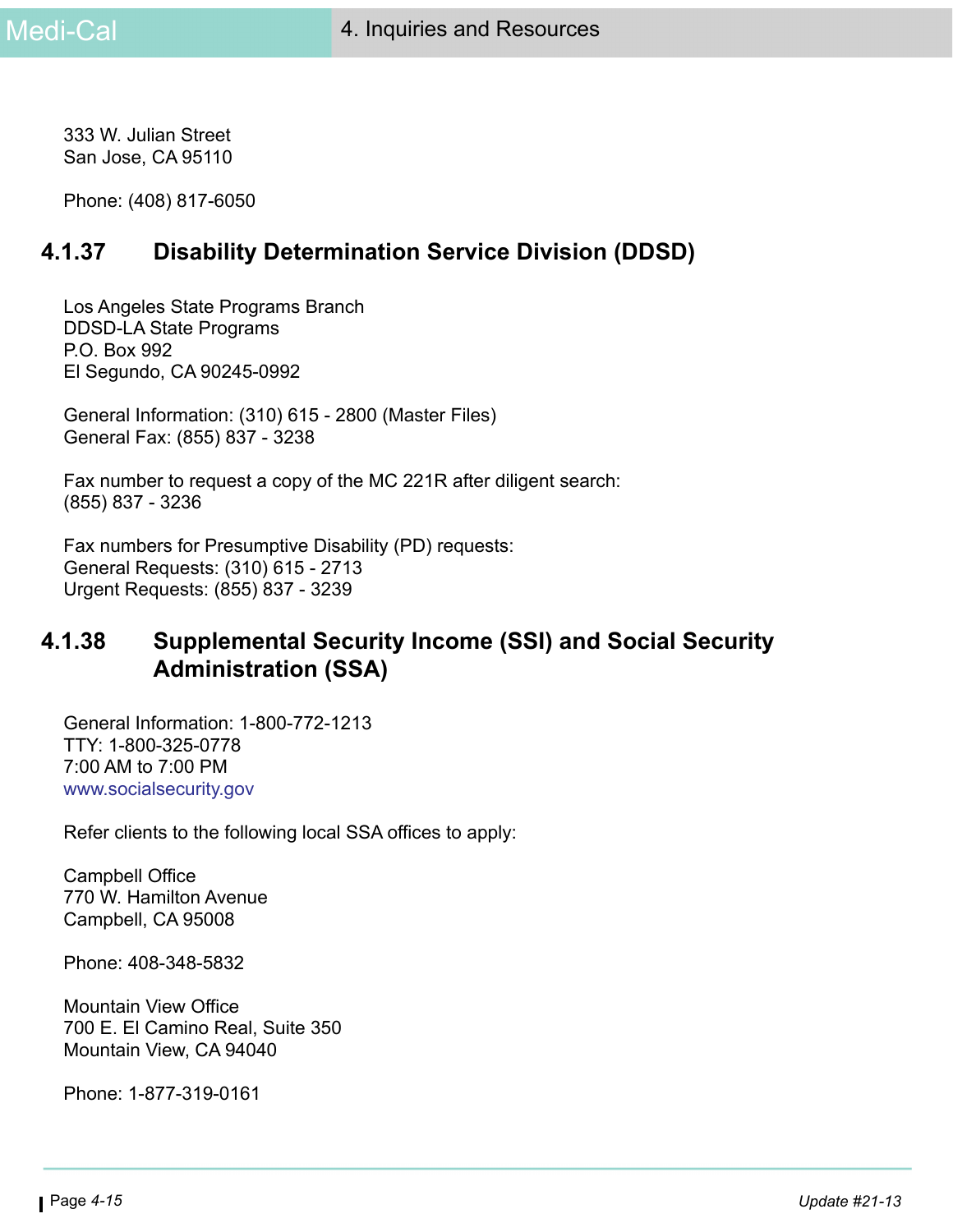East San Jose Office 2500 Fontaine Road San Jose, CA 95121

Phone: 1-800-772-1213

San Jose Downtown Office 280 S. 1st Street, Room 244 San Jose, CA 95113

Phone: 1-800-772-1213

Gilroy Office 1059 1st Street Gilroy, CA 95020

Phone: 1-877-452-4198

South San Jose Office 6140 Cottle Road San Jose, CA 95123

Phone: 1-800-772-1213

#### **4.1.39 Third-Party Liability**

Questions concerning accident settlements, MC casualty, personal injury, probates, estates, liens, lawsuits, workers' compensation payment or claims, overpayment, or other situations where a third party is responsible for reimbursing MC for payments made on behalf of a recipient should be referred to:

California Department of Health Care Services Recovery Section P.O. Box 997425, MS 4720 Sacramento, CA 95899-7425

Information Line: 916-323-4836 Main Line: 916-650-0490 Fax: 916-650-6584

California Department of Health Care Services Other Health Coverage Unit P.O. Box 997421 Sacramento, CA 95899-7421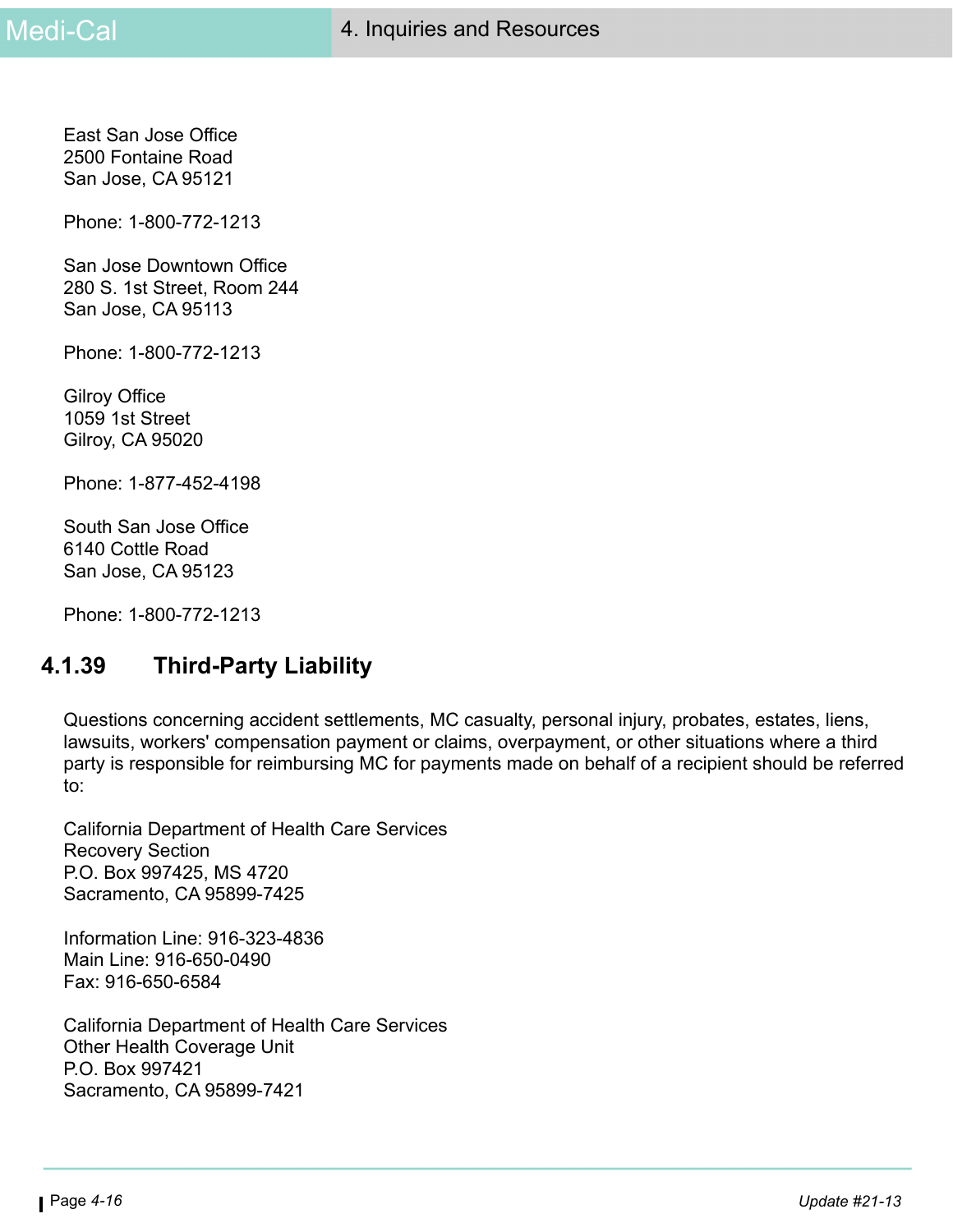E-mail: wats@dhcs.ca.gov Fax: 916-650-6580, 916-650-6581, or 916-650-6582

California Department of Health Care Services **COBRA** 

Information Line: 1-866-444-3272 Main Line: 415-975-4600

California Department of Health Care Services Third Party Liability and Recovery Division HIPP Program-MS4719 P.O. Box 997421 Sacramento, CA 95899-7421

Phone: 1-866-298-8443

California Department of Health Care Services Medicare Parts A & B Buy-In and Part D Technical Problems P.O. Box 997421 Sacramento, CA 95899-7421

Phone: 1-866-227-9863

#### **4.1.40 Medi-Cal Vision Benefits**

Clients with questions concerning vision care are to be referred to optometric information, 916-636-1980 (Sacramento).

Vision benefits are covered for those with full-scope Medi-Cal benefits. For questions regarding your Medi-Cal eligibility, please contact your county social services office.

- Routine eye exam once every 24 months:
	- All beneficiaries are eligible for a routine eye exam which checks the health of the eyes and tests for an eyeglass prescription.
	- Only beneficiaries under 21 years old and residents of a nursing home receive coverage for eyeglasses (frame and lenses).
- Other services available:
	- Contact lens testing may be covered if the use of eyeglasses is not possible due to eye disease or condition (i.e., missing an ear)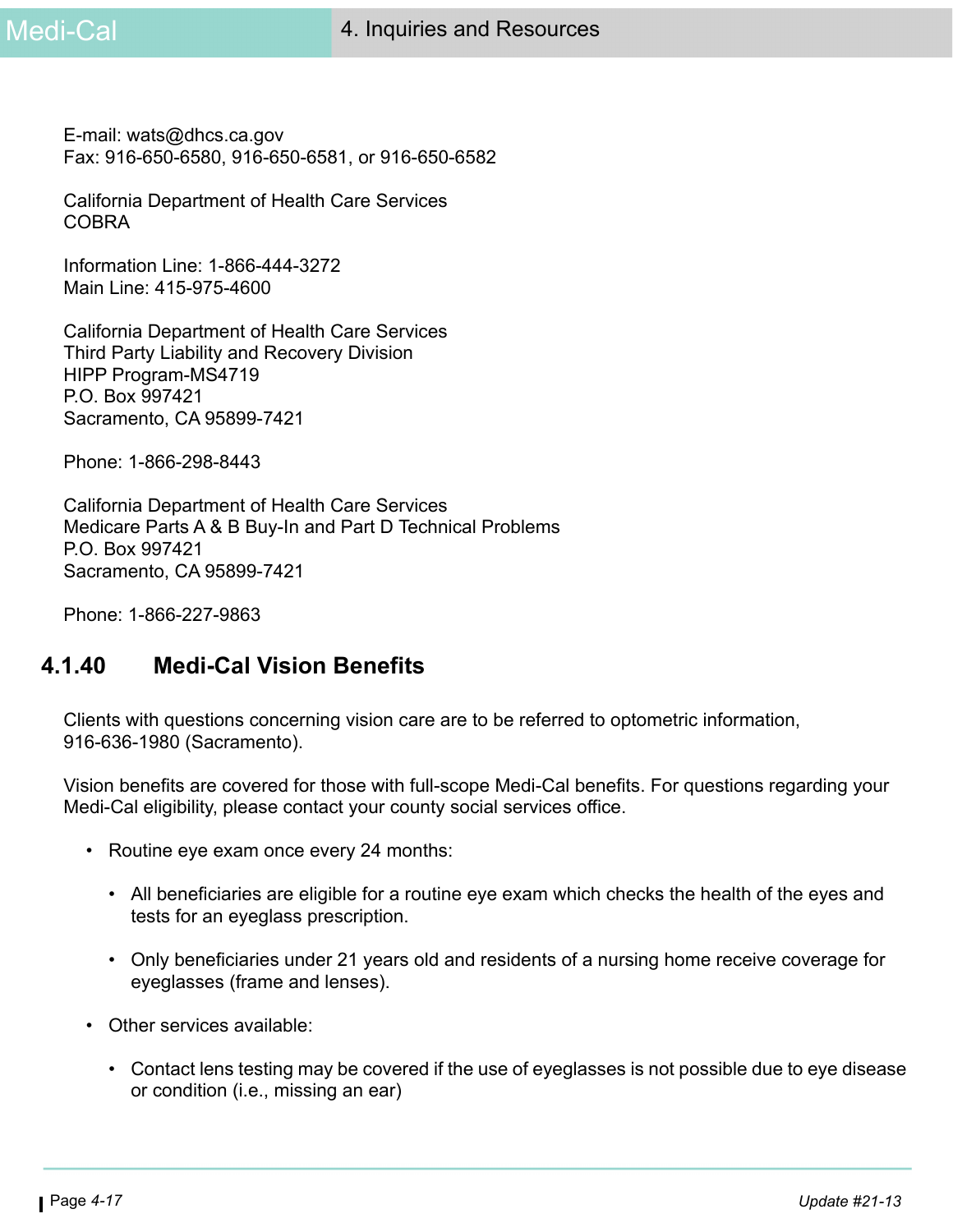- Low vision testing for those with vision impairment that is not correctable by standard glasses, contact lenses, medicine or surgery that interferes with a person's ability to perform everyday activities (i.e., age-related macular degeneration).
- Artificial eye services and materials for those individuals that have lost an eye or eyes to disease or injury.
- Types of Vision Care Providers
	- Optometrists: are doctors of optometry who preform comprehensive vision examinations, and prescribe eyeglasses and contact lenses. They can also diagnose, treat and manage certain eye diseases and disorders of the eye as well as diagnose certain related systemic conditions.
	- Ophthalmologists: are medical doctors and surgeons who specialize in the diagnosis, management and treatment of eye disease. They also preform vision examinations, and prescribe eyeglasses and contact lenses.
	- Opticians: are optical professionals who fill eyeglass and contact lens prescriptions.
	- Ocularists: are professionals who specialize in making and fitting of artificial eyes for people who have lost an eye or eyes due to trauma or illness.
	- Finding A Vision Provider
	- Contact a Medi-Cal provider directly for an appointment. For a list of vision providers, please visit the on-line directory at our "Vision - Find A Doctor" page.

For other vision program questions, please contact Vision Services Branch at vision@dhcs.ca.gov.

#### **4.1.41 Valley Kids**

Phone 1-888-244-5222

#### **Provider**

Limited to Valley Medical Center (VMC) and Community Health Partnership (CHP) clinics

#### **Coverage**

- Doctors Visits
- Preventative Care
- Specialty Care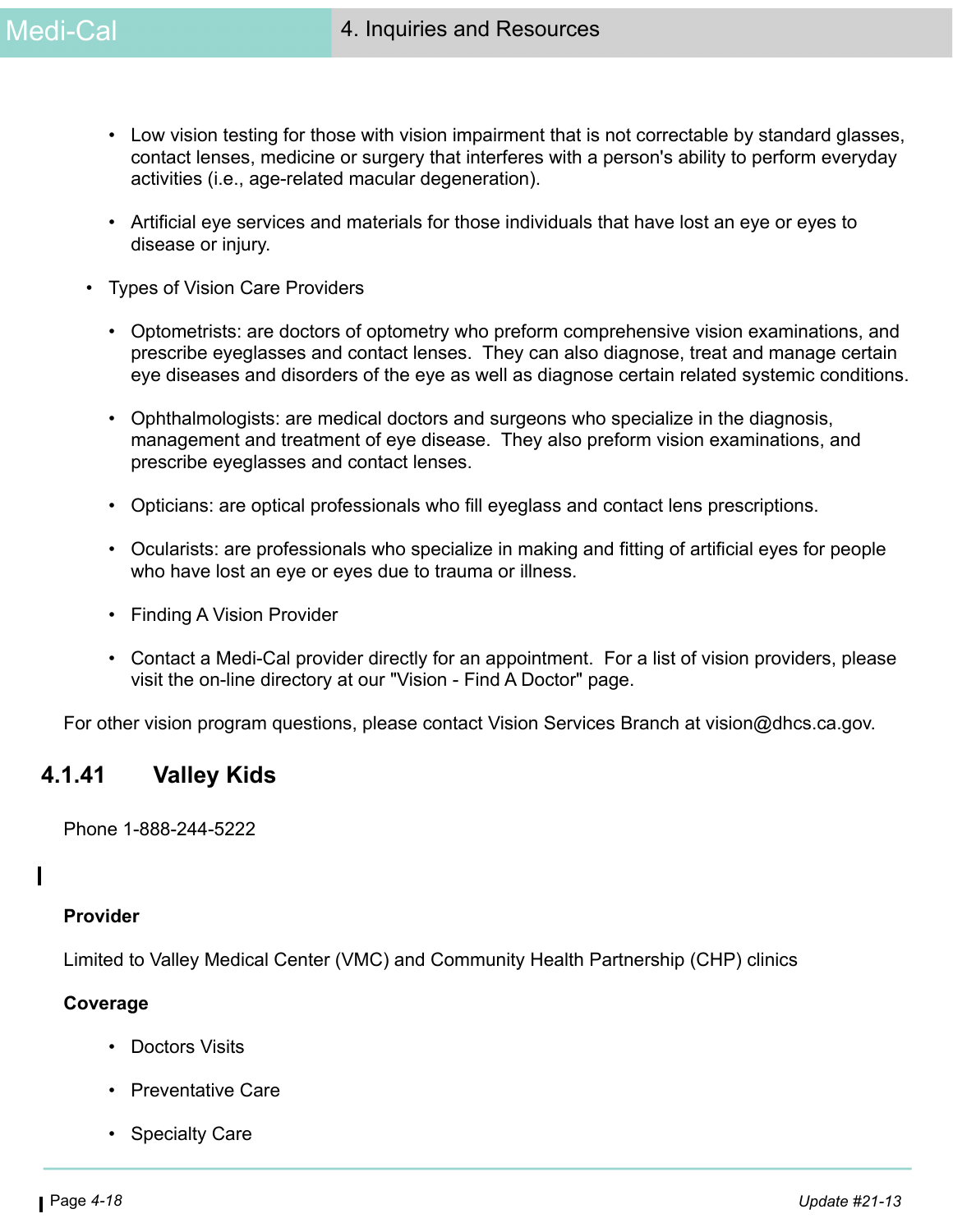- Immunizations
- Hospital Care
- Mental Health
- Drug and alcohol treatment
- Prescriptions
- Family planning

## **4.1.42 Voluntary Repayment of Benefits by Clients**

Public Guardians, Social Workers or representative payees of MC recipients may want to reimburse MC for benefits paid on their behalf. These persons shall be referred to the following Department of Health Care Services Office:

California Department of Health Care Services Third Party Liability Branch Recovery Section P.O. Box 997425, MS-4720 Sacramento, CA. 95899-7425

Phone: 916-650-0490 Fax: 916-650-6584

# **4.2 Provider Inquiries**

Questions from MC PROVIDERS concerning the scope of benefits and billing procedures are to be handled as outlined below. DO NOT REFER CLIENTS TO THESE STATE OFFICES.

#### **4.2.1 Automated Eligibility Verification System (AEVS)**

Providers may call the EDS number to enroll in the Automated Eligibility Verification System (AEVS) at 1-800-456-2387.

- AEVS enables providers to verify an individual's MC eligibility using a touch-tone telephone and entering the client's 14-digit I.D. number or SSN.
	- AEVS contains MC eligibility information for the current month and prior three months.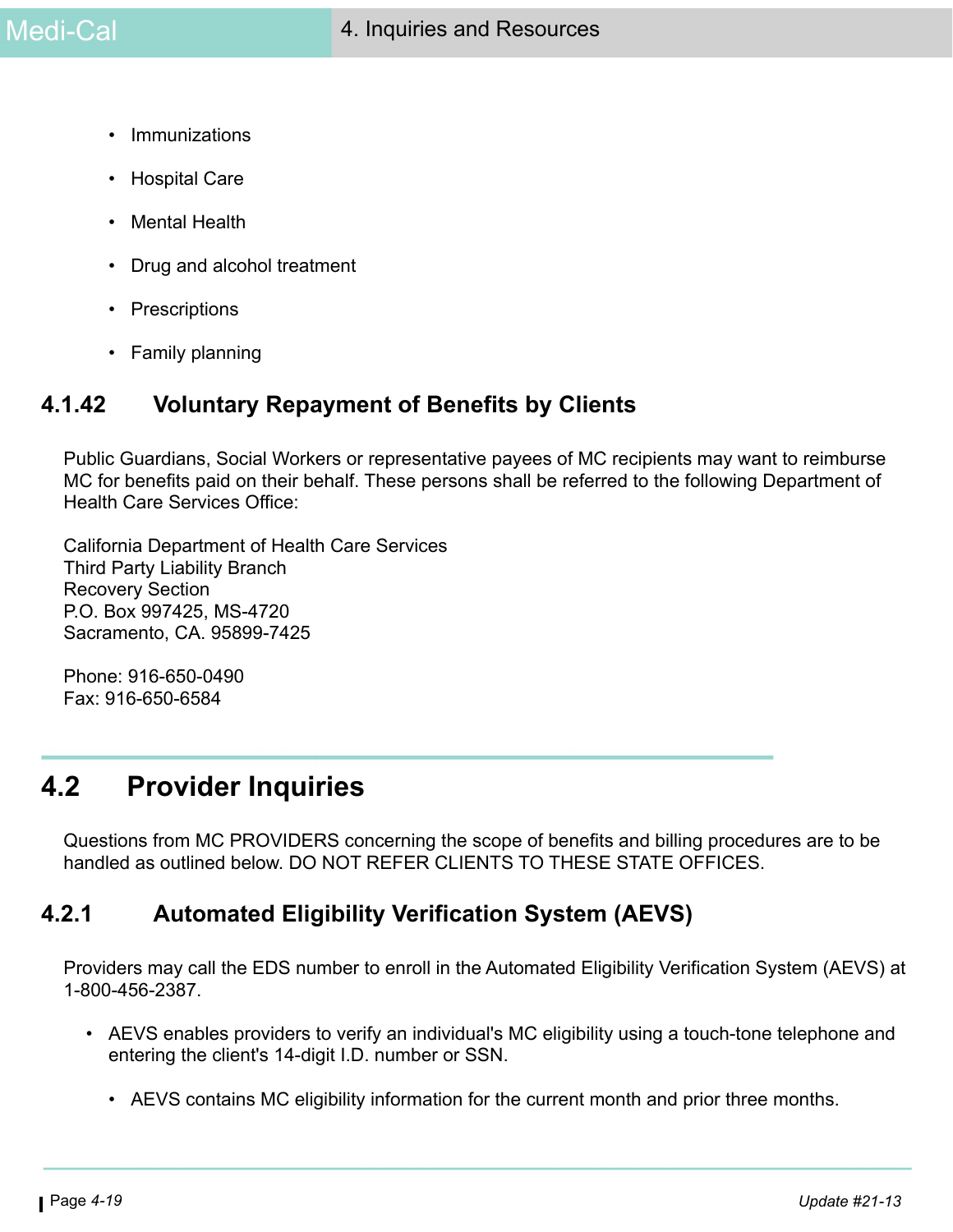- The provider is given eligibility status information, including service restrictions, unmet share of cost, participation in prepaid health plan, restricted services information and other health coverage.
- Providers must pay for this service.
- Although AEVS is available to providers, it is optional. Eligibility staff are required to provide verification of MC eligibility to providers upon request.

# **4.2.2 Dental Contract Questions**

For general questions, billing information and dental contract questions, providers may call:

Denti-Cal Provider Group P.O.Box 15539 Sacramento, CA 95852-1539

Phone: 1-800-322-6384

# **4.2.3 Drug Benefits**

Questions concerning drug benefits are to be referred to:

Department of Health Care Services Medi-Cal Drug Unit P.O. Box 201007 Stockton, CA 95201

Phone: 209-942-6030

# **4.2.4 Electronic Data Systems (EDS)**

Electronic Data Services (EDS) is the MC claims payment fiscal intermediary. EDS has the following toll free number to answer provider inquiries regarding billing, claim status, and MC policies and procedures (e.g., provider asking why a claim is being rejected):

| General questions and billing information<br>٠       | 1-800-541-5555 |
|------------------------------------------------------|----------------|
| • Provider Support                                   |                |
| <b>Obstetrics/Perinatal Services Program</b><br>٠    |                |
| California Children's Services (CCS)<br>٠            |                |
| Genetically Handicapped Person's Program (GHPP)<br>٠ |                |
| POS Help Desk                                        | 1-800-427-1295 |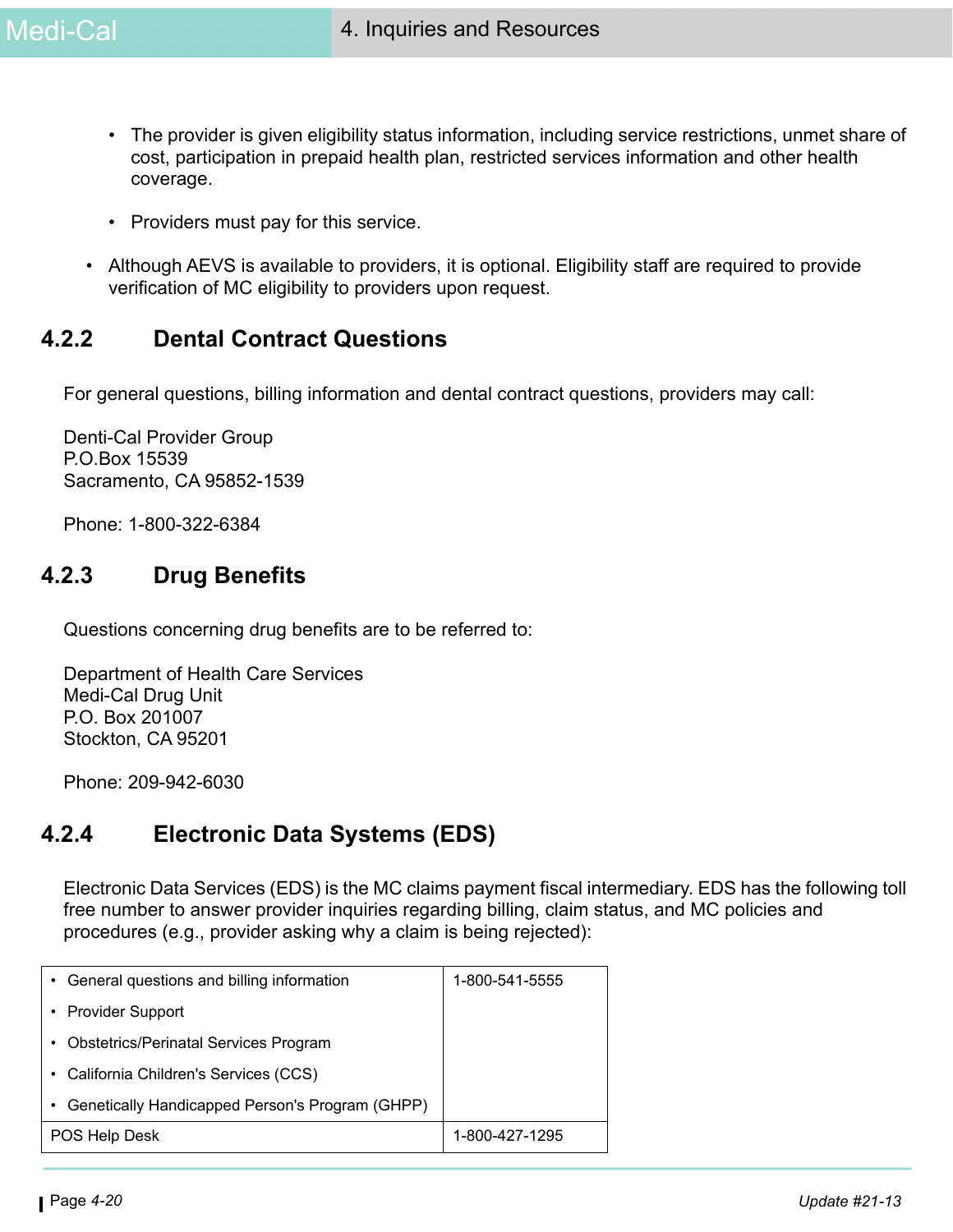| Out-of-State & In-State MC Provider Billing | $ 916-636-1200$ |
|---------------------------------------------|-----------------|
|---------------------------------------------|-----------------|

#### **4.2.5 General Information**

Providers can call the Department of Health Care Services (DHCS) regarding general scope of benefits and prior authorization at 1-800-541-5555.

## **4.2.6 Health Access Programs (HAP) Hotline**

Providers may call the HAP hotline concerning State Only Family Planning at 1-800-541-5555.

#### **4.2.7 Non-Emergency Medical Transportation**

Non-Emergency Medical Transportation (NEMT) is a covered Medi-Cal (MC) benefit for recipients who require transportation to medically necessary covered services and ordinary public or private transportation is against medical advisement (i.e. could cause the individual harm). NEMT is provided to MC recipients via ambulance, litter van, wheelchair van, or by air.

Individuals who inquire about NEMT should be referred to consult with their treating physicians to request transportation options. The physician will put them in touch with the appropriate NEMT provider.

Refer to Managed Care Plan for questions concerning non-emergency medical transportation.

#### **4.2.8 Out-of-State Authorization for Treatment**

In order for out-of-state providers to bill MC, they must first obtain a provider number, an out-of-state billing manual, and the appropriate forms.

Staff receiving calls from out-of-state providers should refer them to:

California Department of Health Care Services Field Services Section P.O. Box 193704 San Francisco, CA 94119-3704

Phone: 1-800-726-4326

#### **4.2.9 Out-of-State Provider Billing**

For out-of-state providers, the following number may be given: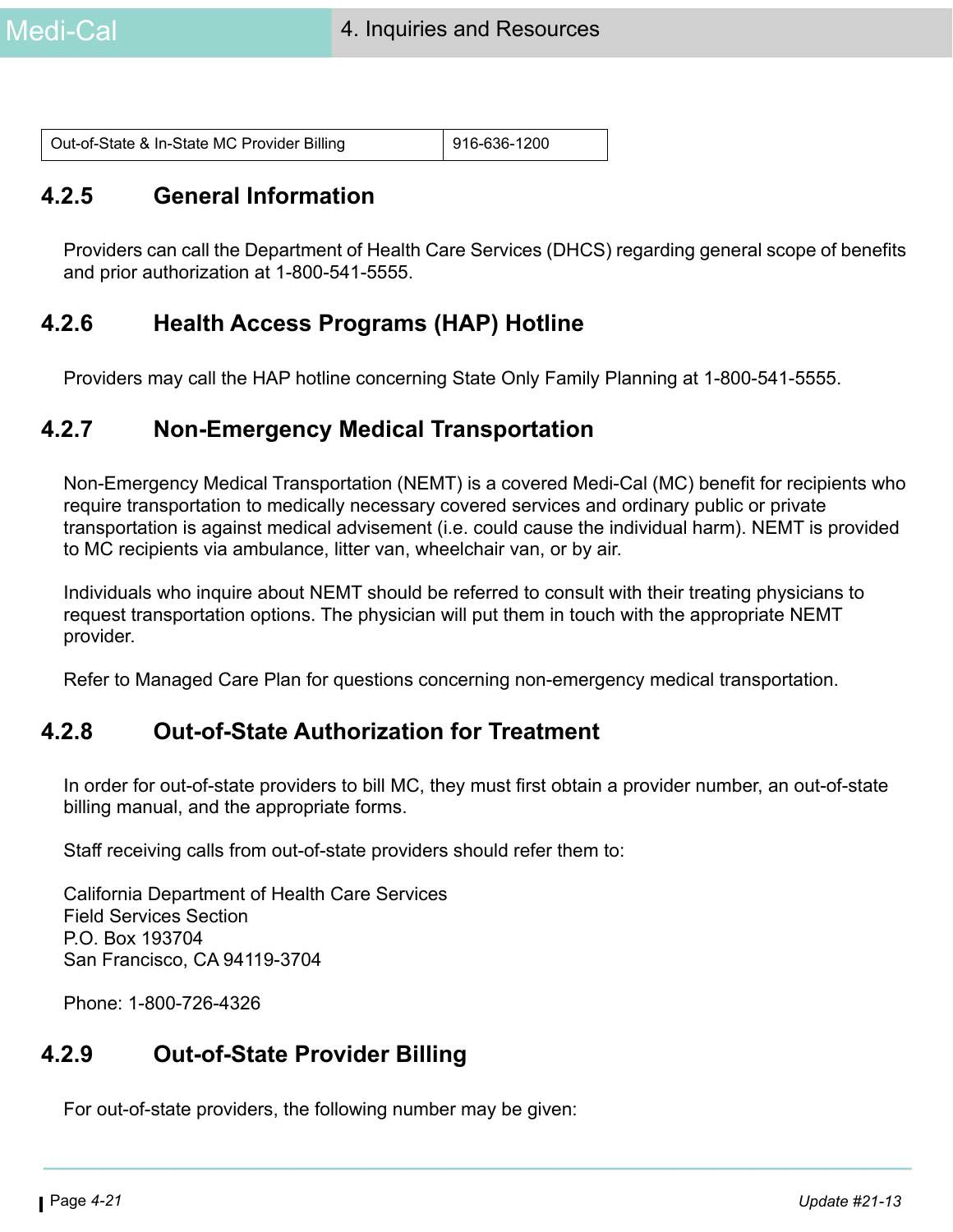Phone: 916-636-1200

Out-of-State providers who have a provider number and the appropriate claim forms for billing can forward them to:

San Francisco MC Field Office Inpatient Claims P.O. Box 193704 San Francisco, CA 94119

Phone: 1-800-726-4326

#### **4.2.10 Provider Enrollment**

Physicians and other providers (including out-of-state providers) who wish to become a MC provider may contact:

California Department of Health Care Services Provider Enrollment Division P.O. Box 997412, MS-4704 Sacramento, CA 95899-7412

Phone: 916-323-1945

**[Website](http://files.medi-cal.ca.gov/pubsdoco/prov_enroll.asp)** 

#### **4.2.11 Treatment Authorization Requests**

California Department of Health Care Services Field Services Section P.O. Box 193704 San Francisco, CA 94119-3704

Phone:1-800-726-4326

#### **4.2.12 Contract Hospitals**

The following seven (7) hospitals have contracts with the State of California to provide inpatient care to MC patients:

**Note:** 

All hospitals must provide emergency care for a person with a life threatening medical problem.